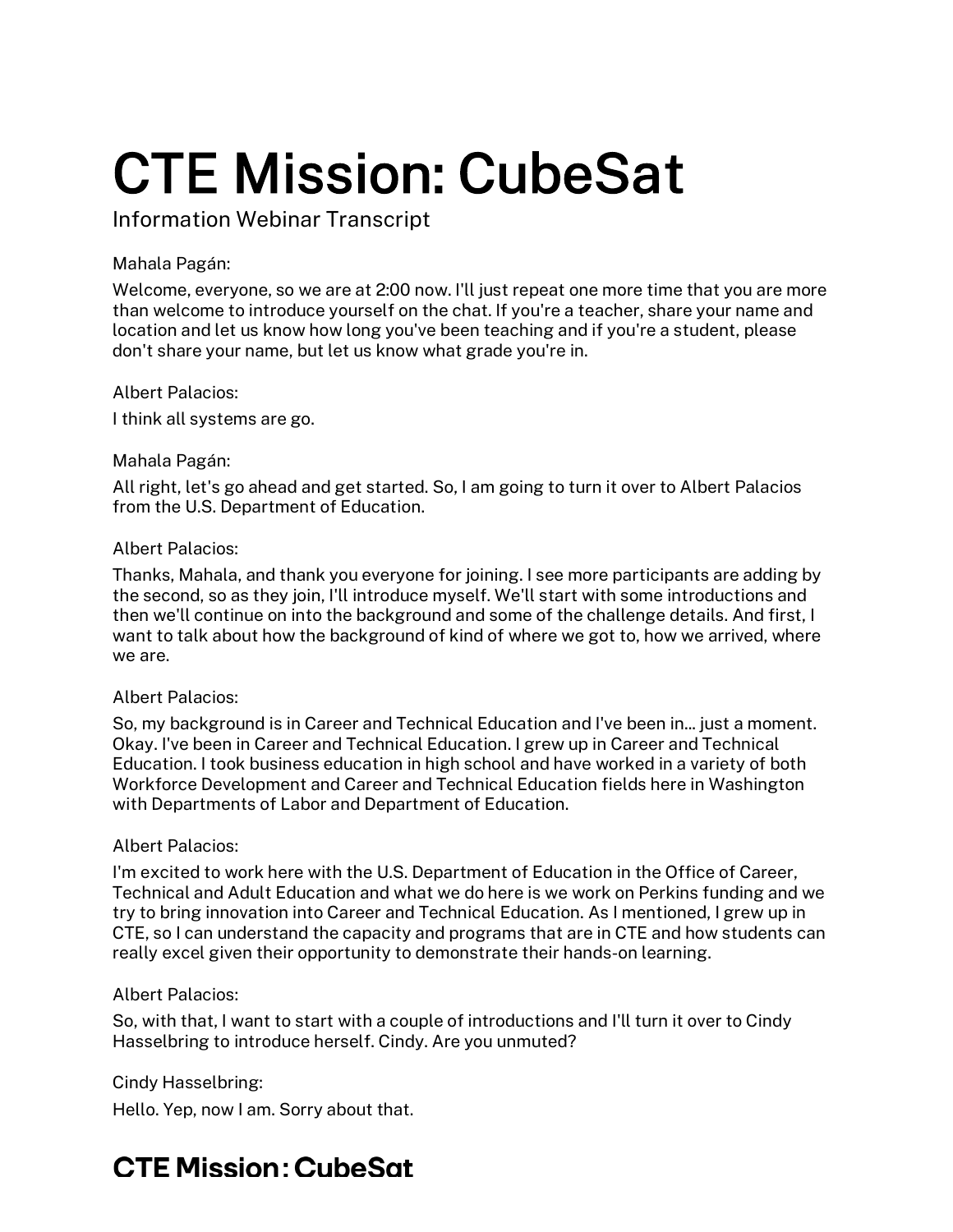Here you're at. Albert Palacios:

 Albert, we're just doing introductions just to make sure, right now? Cindy Hasselbring:

Albert Palacios:

That's correct.

Cindy Hasselbring:

 Cool. Okay. Good afternoon, everyone. My name is Cindy Hasselbring. I serve as Assistant Director for STEM Education at the White House Office of Science and Technology Policy and I had the pleasure of teaching high school mathematics in Michigan for 16 years previously and used space exploration as a context for math and STEM as much as possible, thanks to what I learned at NASA teacher workshop. So, it's a pleasure to be with you all today.

Albert Palacios:

And Diane, can you introduce yourself, please?

#### Diane Detroye:

 Hi, everyone. I'm Diane Detroye. I'm with the NASA Office of STEM Engagement in Washington D.C. and my office offers all kinds of opportunities for students from K through 12 up to undergraduate and graduate as well as to institutions and universities and I've been working for NASA for probably over 35 years now.

#### Albert Palacios:

 That's great and we're excited to bring that expertise and background of both NASA and the White House and the other federal agencies to this challenge.

#### Albert Palacios:

 Mahala, would you like to introduce yourself and kind of discuss a bit about how, discuss how Luminary Labs is working to power this challenge?

#### Mahala Pagán:

 Absolutely. So, my name is Mahala Pagán and I'm an Engagement Manager with Luminary Labs. So, as Albert mentioned, we've been contracted by the U.S. Department of Education to run this CubeSat challenge, but we also have worked with Albert and his office at the U.S. Department of Education since 2014 on a series of challenges that are referred to as EdPrizes and Albert will go through and share what some of those have looked like in the past.

Mahala Pagán: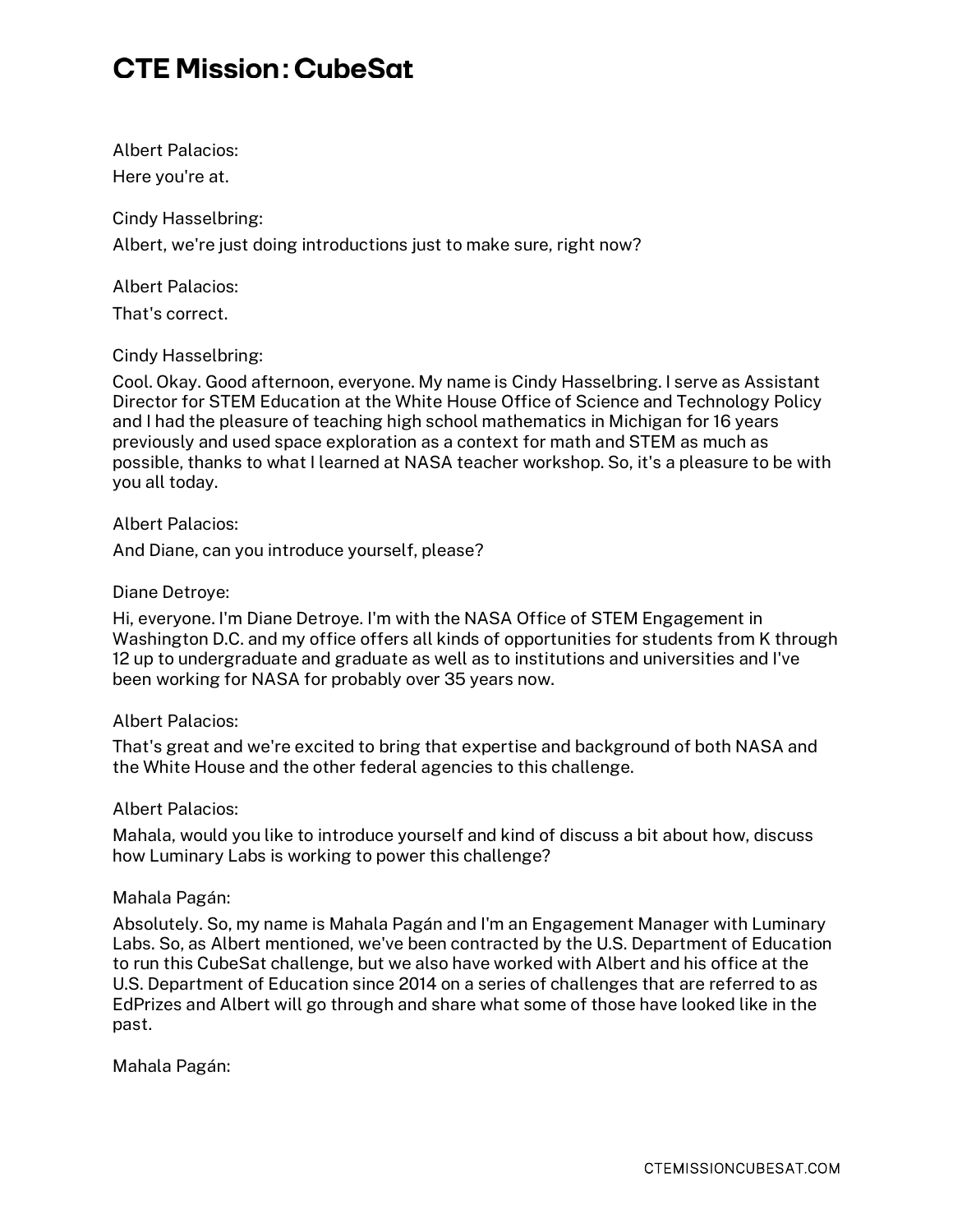But we know that several of you on the line today may have participated in the CTE Makeover challenge back in 2016, that was looking at makerspaces. You may have heard of the ED Sim challenge as well. So, Luminary Labs has been powering many past challenges with Ed. And so, for the past few years now, we've been looking into CubeSats with Albert and his team and we're so thrilled to be able to finally bring this thing to life today and be able to meet all of you and we're looking forward to seeing what you all submit.

#### Albert Palacios:

 Thanks, Mahala. So, to give you a little bit of background on EdPrizes, EdPrizes is a series of challenges that we've run through the Office of Career, Technical, and Adult Education and this is the fourth challenge, actually the fifth challenge in a series of the EdPrizes portfolio. So, it started with the Reach Higher Career App Challenge that sought to bring better career guidance to students via mobile apps. And then we had the CTE Makeover Challenge which brought more makerspaces to high schools through CTE. And then our Ed Sim Challenge it brought next generation augmented and virtual reality into CTE.

#### Albert Palacios:

 Just recently, in June, we launched our Rural Tech Project and that seeks to bring technology and competency-based education through distance learning methods to rural communities. So, the closing date for that one is October 16, I'm sorry, October the 8 or 6. I think I got that date mixed up, coming up here in October. And we're looking forward to the solutions that come through that. But we're here to talk about the CubeSat challenge. Before we get in the challenge, I'm going to get into a little bit about why we're pursuing this challenge.

#### Albert Palacios:

 So, around 20 years ago, the CubeSats were developed to increase access to satellite technology, especially for educators and students by standardizing the form factor and reducing the time and cost to launch and over the years, more standard technologies, more standard platforms have evolved and in fact, XinaBox, one of the CubeSat challenge sponsors, CTE Mission: CubeSat sponsors is providing a prize as part of the prize package for the finalists with the XinaBox kits.

#### Albert Palacios:

 It became clear as I was talking to some of the other agencies, such as NASA and NOAA, National Oceanic and Atmospheric Administration and Environmental Protection Agency and the U.S. Geological Survey that the technical skills to develop CubeSats are the same technical skills that are already evident in Career and Technical Education. And so, we wanted to bring and expose more students to these technologies and the capability of getting into space careers through Career and Technical Education. And we wanted to create that creative confidence and technical empowerment, so that students would begin to see themselves in the space industry.

#### Albert Palacios:

 So, we're excited to see how the high schools across the country are going to tackle these projects. Now, these aren't going to necessarily be the easy projects, but they are going to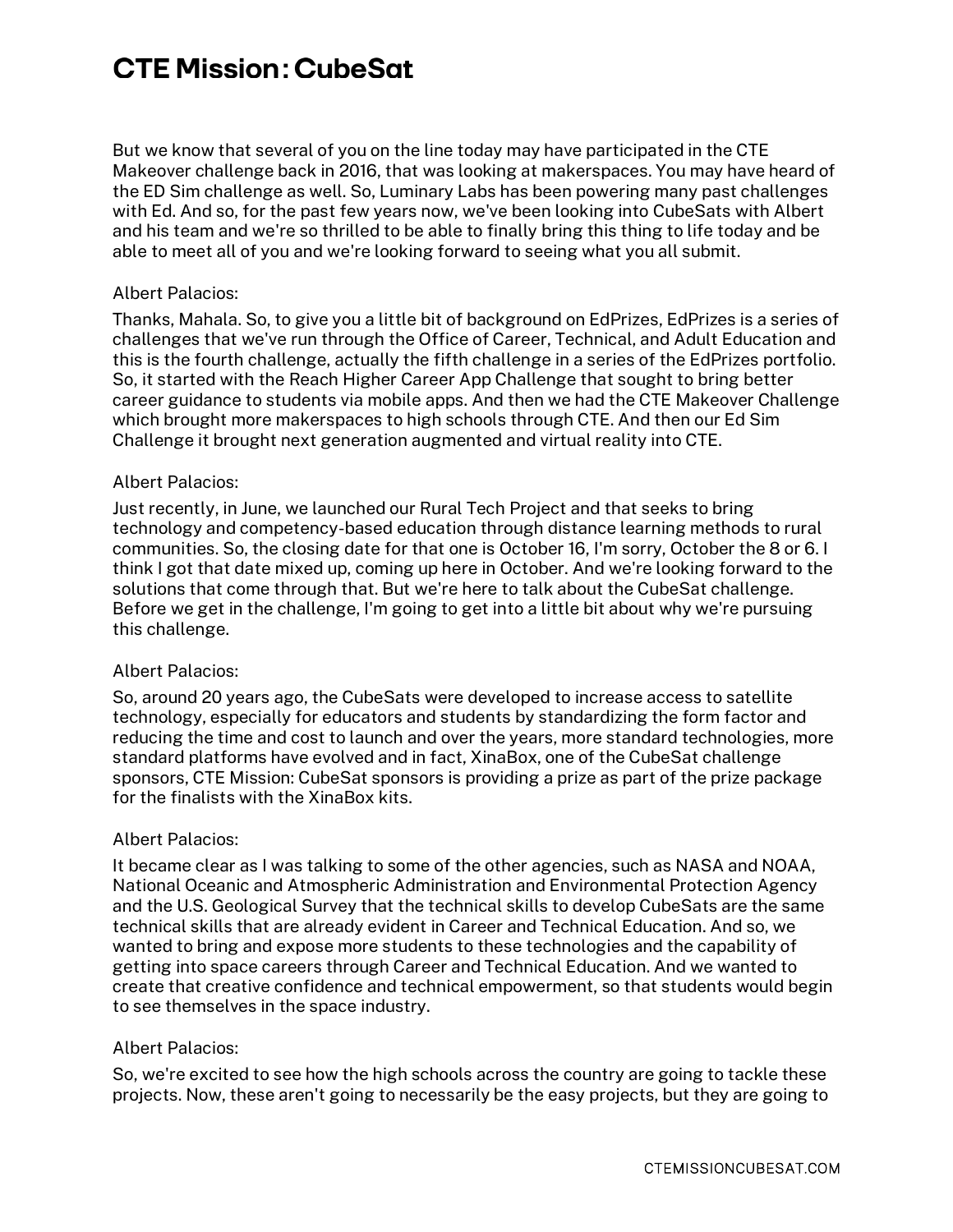be exciting and interesting, and we hope that the educators that are on the line and the students that participate will really dive into this and learn new things. And educators if you're not familiar with CubeSats, I saw on the chat that some have already been immersed in this and been doing similar projects, it's not CubeSats. But don't feel you have to be an expert in CubeSats in order to participate in this challenge.

# Albert Palacios:

 This challenge is open to all levels of expertise and knowledge as it relates to CubeSats and we encourage educators and students to learn about CubeSats sets where you might not have even been exposed to this before, been aware of what a CubeSat is. I think it's a great opportunity to enter into space exploration and space technologies in a way that can be done in your local community.

#### Albert Palacios:

 Now, we know that the conditions now are not real favorable for group projects, but we are excited to see how the high schools in the local areas are going to be tackling these projects and we know many of you are going to be remote, but we want to see how remote collaboration and the design process is going to work throughout this. And we understand we have to be flexible, you have to be flexible in the build and launch process, but we want to see what interesting and exciting solutions the high schools, your high schools can bring to the competition. So, if you've never heard of a CubeSat before, this is a great starting point as I mentioned.

# Albert Palacios:

 So, a CubeSat, as you can see on the screen, is a 10 by 10-centimeter cube and NASA, and this was developed out of Stanford, I believe and they proposed a standard format for a satellite and I have one model here. This is the actual size of a CubeSat, so you can see it's around four inches by four inches cube and that's the whole satellite. And inside, if I can get my video to work properly, you have circuit boards, you have a bus in there, circuit bus and you have a lot of different circuitry and boards and power supplies such as a battery and you can't see that detail. But it's a standard form factor that allows you to include sensors like cameras or other sensors within the CubeSats to conduct experiments, such as you see on the screen: What does near space sound like or how does the color of the sky change at different altitudes?

#### Albert Palacios:

 So, they can carry different payloads or experiments into orbit. For this one, we want to make everyone aware of what a CubeSat is, but what we're doing is we're going to be, as part of this challenge, developing CubeSat prototypes. So, what is a prototype? A prototype is something that is the same size, but might not be, well, will not be likely something that's certified to fly into space. So, there after you develop a prototype and make sure it's operational, there's significant testing procedures that you go through before it actually gets on a rocket and goes into space.

#### Albert Palacios: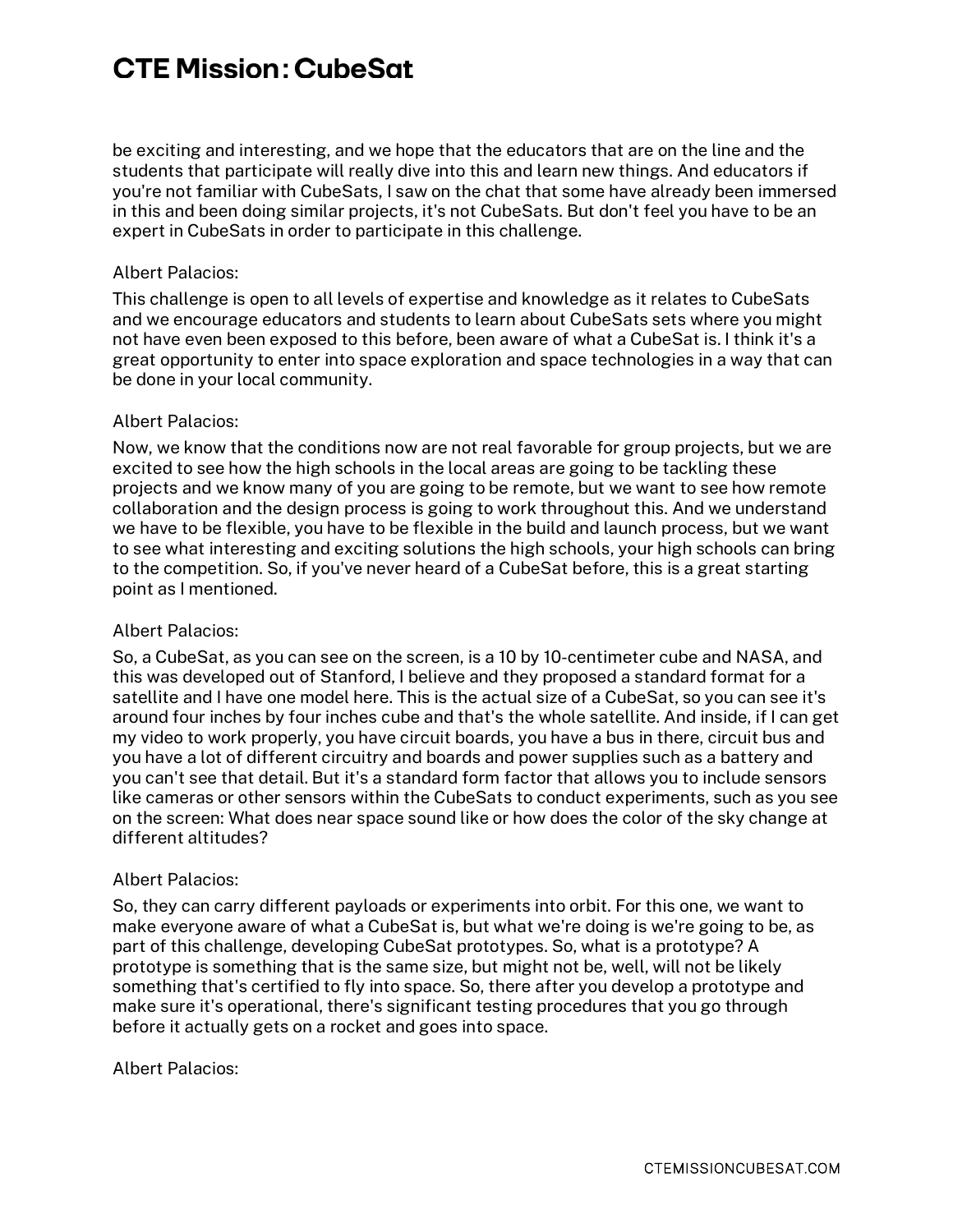Understanding that we want to do this on a much shorter timeframe like in one academic year, we are looking for schools to develop prototypes and the prototypes can be built out of anything you can imagine. It could be a 3D printed frame, it could be wood, balsa wood, or even Legos or something that you feel is conducive to fit the form factor, the 10-cm CubeSat form factor and can contain all of your components.

#### Albert Palacios:

 So, we are looking for creative ways also for you to what we say launch them and launch where it could be an amateur rocket, it could be a drone, it could be something that you develop in your own school or we hope you'll think creatively about what launch looks like and it could be maybe there's a hot air balloon in your local community, maybe there's a weather balloon that you can access, maybe your local news helicopter or police helicopter might be able to help your school get one into the sky, so that you can do some preliminary testing and test the communications and the data acquisition and some of the other functions. And just check to see if your prototype is working as you expect and can fulfill your experimental goals, but we encourage you to be creative and collaborative and learn technical skills along the way.

#### Albert Palacios:

 So, there are some measurable benefits to deploy in the CubeSat program at your school for teachers, students and the school district. So, we want students to gain exposure to jobs of the future and we want teachers to explore different avenues for professional development and for hands-on learning and applied learning in the classroom. So, this is a great way to integrate your theory and your practice into some hands-on learning and the hope is also that you'll create some more interdisciplinary partnerships within your school systems or across schools.

# Albert Palacios:

 So, for example, your physics teachers might begin to work with your, I saw this in the chat, an automotive teacher. You can think about all the different varieties of how satellites are impacting various technologies such as automobiles with GPS or other tracking products and applications for cars and logistics or whatever you feel is a problem that needs to be solved with satellite technology. These are the new ideas and creative ideas that we're hoping that students and teachers can bring to the table.

#### Albert Palacios:

 So, you can see a couple of quotes from a teacher and a student who have been involved in developing CubeSats and we encourage you to also, as you're going through this, document and we'll get into a little bit more in a moment about what's going to be contained in your entry and that's due on October 16. I want to reassure you that, and I saw a message in the chat about this is a really short turnaround time, but we are looking to make sure that it's not too burdensome to get into the challenge. We want to hear your ideas. We want you to be able to provide some creative solutions and your best thinking on your solution. But we understand this is a short turnaround. We're not in our normal environments as far as our teaching and learning environments, but we're looking for more creativity from the field and see what cool ideas can you come up with.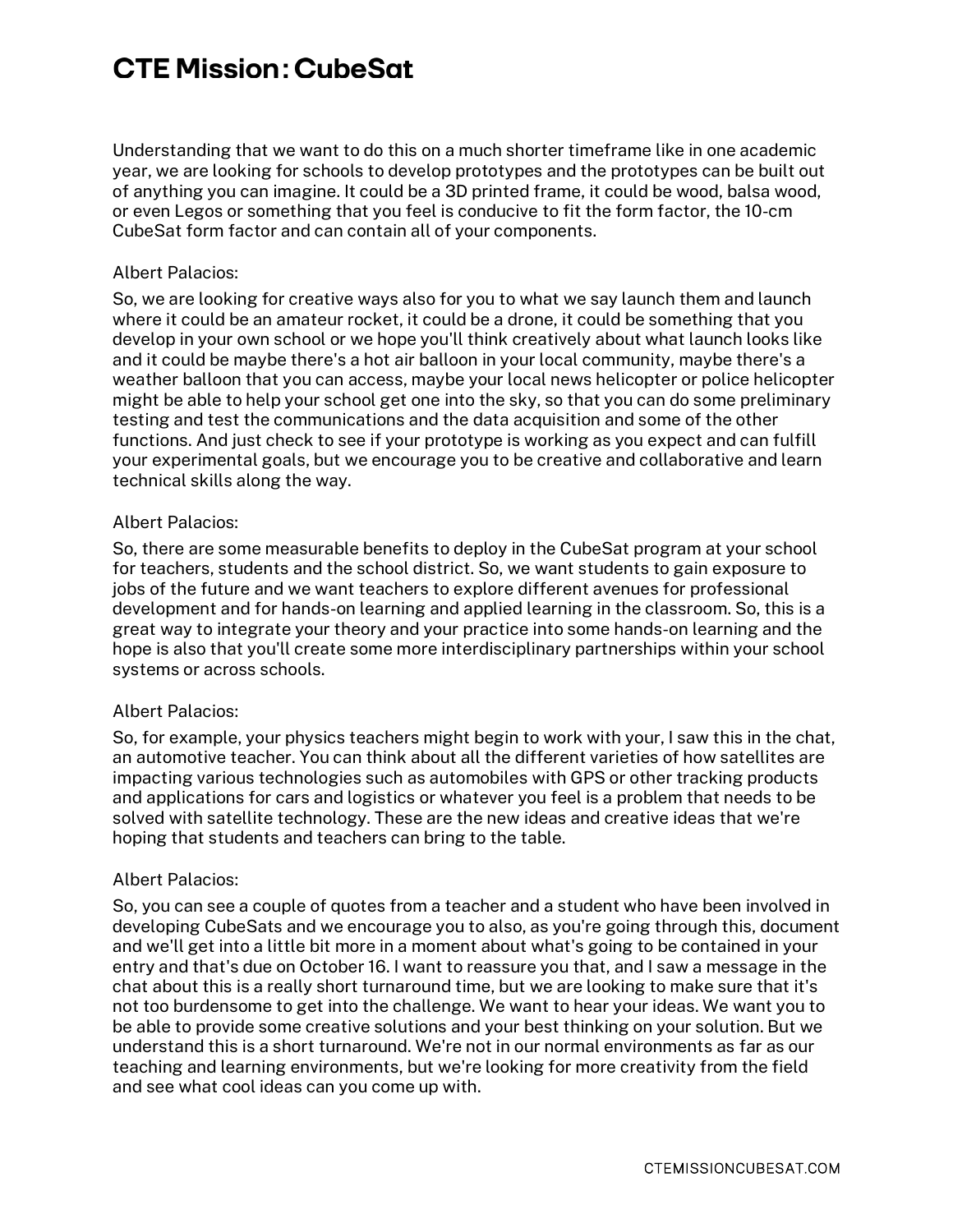#### Albert Palacios:

So, with that, I want to turn it over to Mahala to go over the challenge details.

#### Mahala Pagán:

 Great. Thank you so much, Albert. Yes, so now we're going to jump into some more details on what you can expect over the next few weeks of this first phase and beyond. So, hopefully you have seen this call to action by now on the challenge website, but I'll just go ahead and read it, so that we're all on the same page about what this is. CTE Mission: CubeSat is a national challenge to build technical skills for careers in space and beyond. So, Albert gave you a little bit of background about that call to action and how it came to be. But with this challenge, the U.S. Department of Education is inviting high schools to design and build CubeSat prototype.

# Mahala Pagán:

 So, your first question, and we've already heard a couple of these questions asked in the chat and in email is, is my school eligible? So, the best thing to do to answer that question is really ask "Is my school eligible to receive Perkins funding?" Now, your school doesn't need to currently be receiving this funding, but rather, if you are eligible to receive that funding, then you are eligible to participate in this challenge. So, that applies to Public, Comprehensive and Technical High Schools and there's some more information on the website on the eligibility page that you can look at to help answer this question for yourself personally.

# Albert Palacios:

 Yeah, yeah, Mahala, real quick. I just want to add if you're uncertain if your school is eligible for Perkins funding, I encourage you to reach out to your district Perkins coordinator, every district will have one, and check with your current Technical Education Coordinator to determine whether your school's eligible. Again, as Mahala said, you may not be actually receiving funding, but you must be eligible for funding.

#### Mahala Pagán:

 Exactly. A few other things to keep in mind for your own team. Beyond Perkins eligibility, we do ask that every team have a team lead that is either a CTE teacher or a CTE coordinator employed by your school. So, that is something we'll also be looking for when reviewing the mission proposals submitted. So, we do want to note that there are some situations that people have questions about.

#### Mahala Pagán:

 For example, if you are not part of an eligible school, if you're a museum, if you're an informal learning or after school program, a nonprofit while you might not be personally eligible to participate, you can certainly partner with an eligible school. So, as long as the team is led by an eligible school and eligible team lead, you can certainly be a part of that effort through your own organization.

# Mahala Pagán: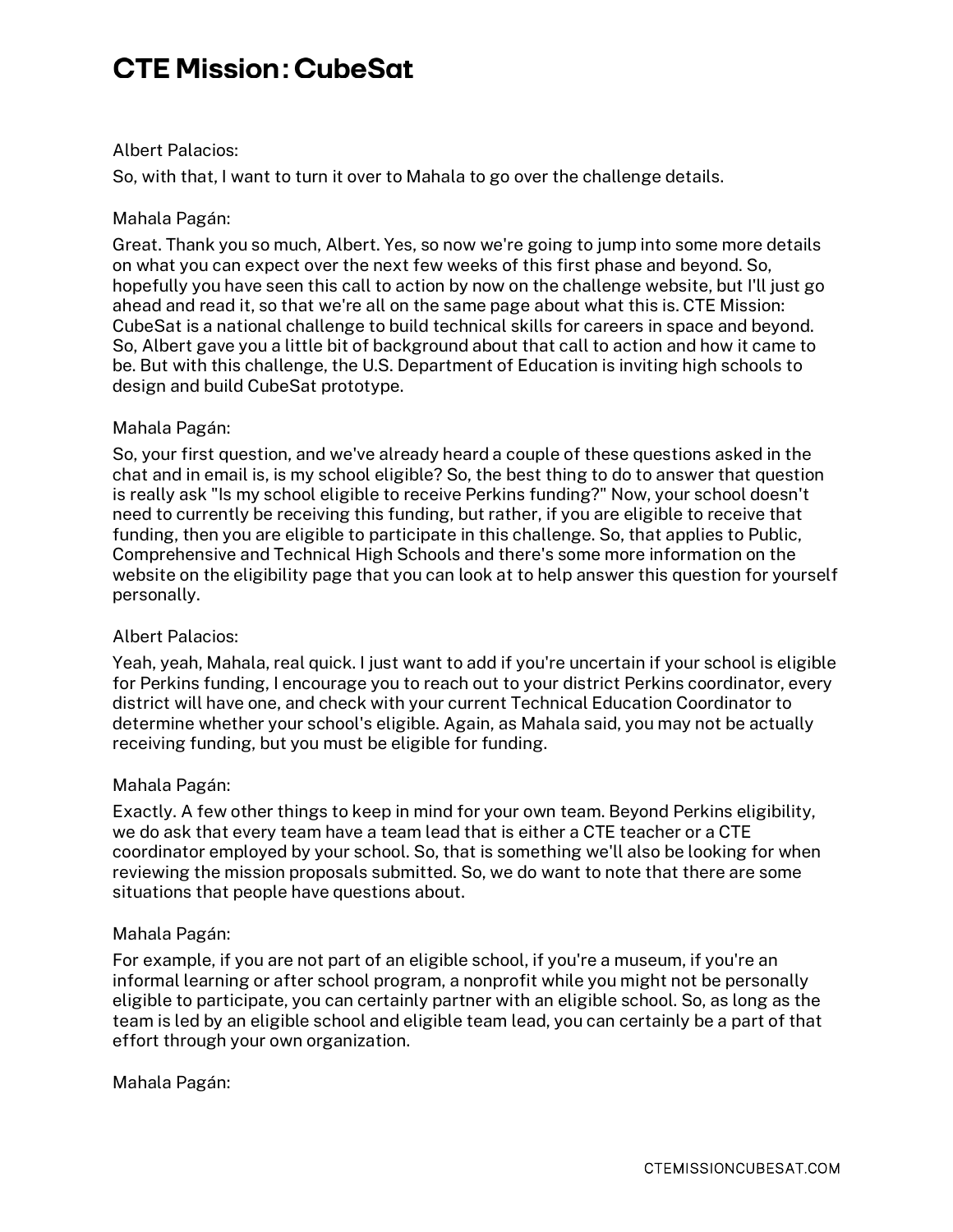And we do also want to note that it is allowed for schools to partner with each other, so you're welcome to form a joint team with some other schools, as long as you have selected one team lead and you have a lead school that you can indicate on your submission.

# Mahala Pagán:

 So beyond eligibility, the next thing you'll want to know is the general overview of this challenge and how its structured. We have broken this challenge out into two phases. The first phase is really emphasizing mission design, so we know that for many of you this is your chance to learn what a CubeSats is and what a mission is, and quickly put together a mission proposal. So, the emphasis on this phase is that you're working towards that written mission proposal and we have made several resources available on the challenge site to hopefully help you develop this mission proposal.

#### Mahala Pagán:

 So, we'll show you a little snapshot of what the resource hub looks like if you haven't seen it yet, but on the challenge website, you will find a variety of open and free resources that you're welcome to use to help you develop that mission proposal. Once those mission proposals have been submitted, which we'll continue to reiterate this deadline, it is October 16, we will then review all mission proposals. We'll have a judging panel, which we'll get out soon, who will be reviewing these and selecting up to five finalists. Those finalists will then receive a variety of cash and in-kind prizes that are intended to help as they proceed to phase two.

# Mahala Pagán:

 So, one thing we do want to underscore is that phase two is only open to finalists. So, we really encourage you to participate in Phase 1 and you will have to do that, you will have to submit a mission proposal if you wish to be considered for Phase 2. So, please go for it, so don't hold back on Phase 1. We would love to see as many of you coming through this phase as possible and that is the progression there.

# Mahala Pagán:

 Then in January, once the finalists have been announced, Phase 2 will begin. And the emphasis of Phase 2 is on building out those prototypes that you described in your mission proposal and flying them in the way that you propose to fly them. So, in this phase, you will be receiving the prizes that you won as a finalist, but you will also have access to additional virtual resources. You'll have some mentorship to support you along the way and this is meant to help you with building out your prototypes and planning a flight event.

#### Mahala Pagán:

 Albert, do you want to say a little bit more about flight events? I know you touched on this a bit earlier.

#### Albert Palacios:

 Yeah, the flight events were obviously first and foremost, we want them to be safe, but we also want you to come up with your own creative solutions on how you can fulfill your mission with your local launch, so again, you have a variety of options you can choose. We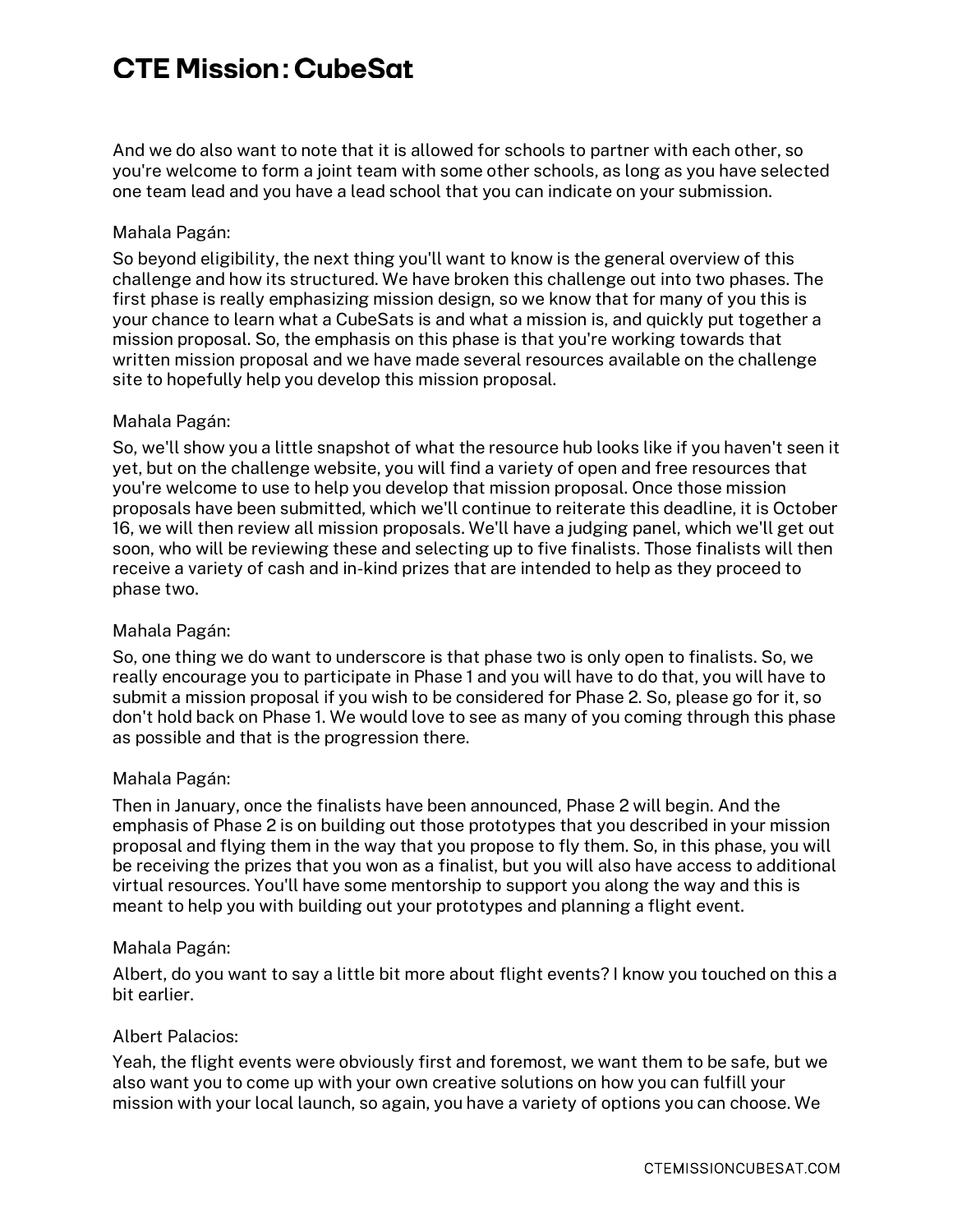want you to come up with the best solution for your school, for your entry or your team and come up with the best various ways to, I mean, if you look at the objective. The objective is to get your satellite to be able to capture the data that you intended to capture, so it depends on how you intend to do that. Well, no pun intended, but is the sky's the limit on how you can choose to launch it.

#### Albert Palacios:

 I did notice in the Q&A that somebody mentioned high-powered rockets, mid-power and high-power rockets. Perhaps that's an option if you have a rocket club at your school or have one in your community. Again, as long as the CTE teacher and the Perkins eligible school is the team lead, you can find any other resources in your community, clubs, organizations, local companies that might help you achieve those launch goals.

#### Mahala Pagán:

 Absolutely. So, creativity is certainly encouraged with those side events and we look forward to seeing you propose what you'd like to study and also how you'll plan to fly it. That's certainly a big part of the challenge.

#### Albert Palacios:

 So, one thing I'll add on this, the mission design and mission launch, so understanding that this is a quick turnaround for the mission design, you may not have your final mission, sorry, your launch vehicle or your launch plan in place, we'd like to know what you'd like to do. And then if you become a finalist, the part of that Phase 2 is to figure out how to get there and if you are not able to do what you had originally intended, that's all part of the design process.

#### Albert Palacios:

 You have to figure out how are you going to solve that problem and how are you going to reach your goal. So, don't be concerned if you think, "Oh, we don't have any rockets in our local neighborhood, or we don't have any helicopters or drones." We encourage you to come up with what you'd like to see and then something that's attainable in your local community and come up with the best solution that you feel you can provide by if you were to move on to Phase 2.

# Mahala Pagán:

 Absolutely. So, once you do complete your flight event, you will submit a flight report, which would be reviewed by judges and winners may be selected at the conclusion of that process.

#### Mahala Pagán:

 And I'll just go into a little bit more detail on the two terms I just mentioned here: mission proposal and flight report. So, your mission proposal will be a combination of written and visual description and illustration of what you are hoping to study and how you plan to fly it. So, this could include a detailed overview of your mission objectives, a list of the materials you expect to have or that you expect to need and discretion, your planned flight method.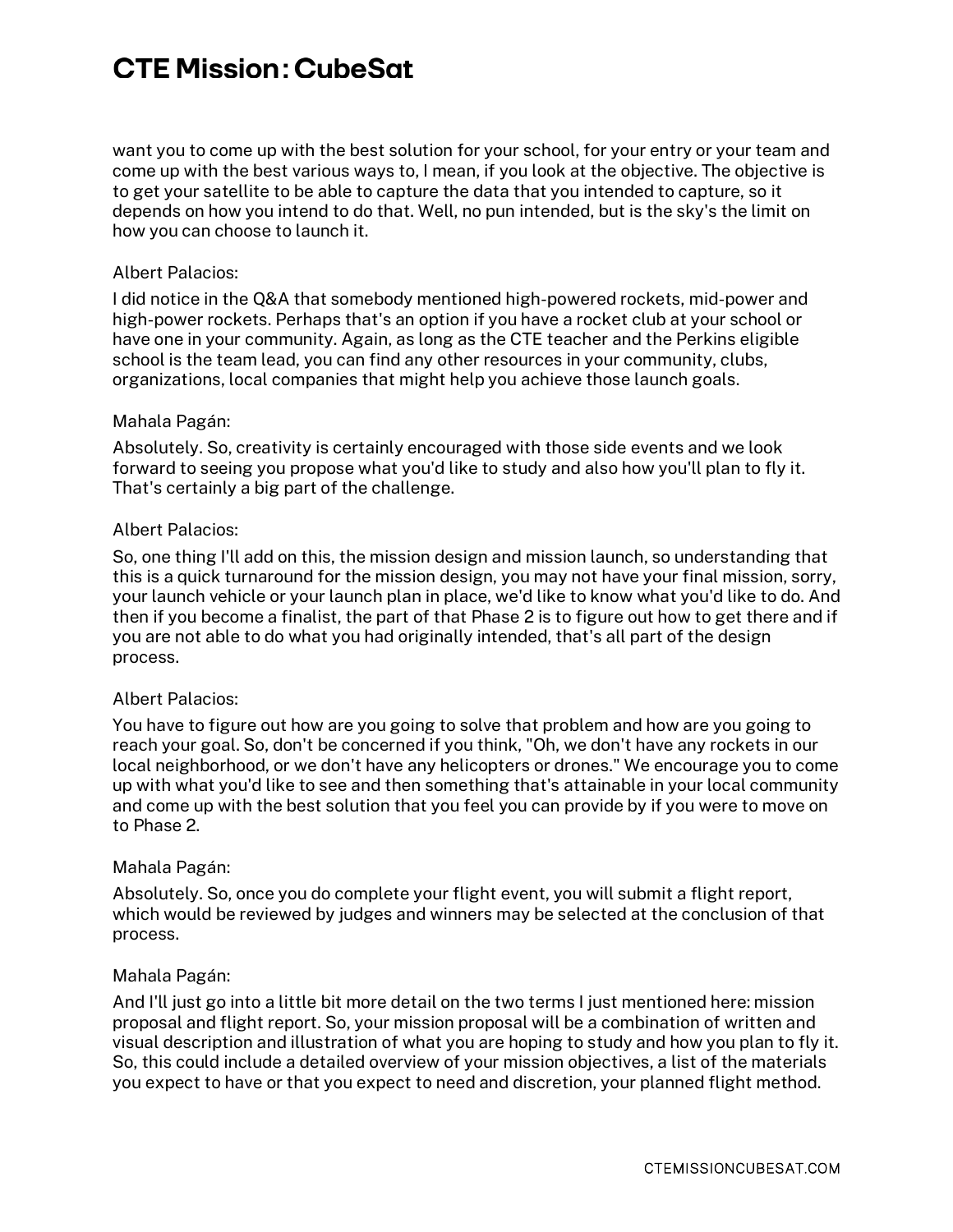#### Mahala Pagán:

 And then we would also love to hear a little bit more about your team, so there's a section on that where we do ask you to provide more of a team profile, telling us about the kinds of students and teachers and potential partners that you have involved in this effort. And as we mentioned before, partnerships with local organizations or local academic institutions are certainly encouraged and that's the sort of thing we'd love to also hear about in your mission proposal.

# Mahala Pagán:

 So, two things I'd like you to know about mission proposals. First, as Albert mentioned, we know these are uncertain times, so we do want to reiterate that no in-person collaboration is required to submit this mission proposal. We know that many of you will be working on this remotely, so this can be submitted entirely virtually and it's possible to work on this entirely virtually with your teams. And then as far as costs for creating this mission proposal, it's possible that you may incur some costs in developing your mission proposal, but that's really up to you. If you'd like to purchase the materials and tinker with them in order to figure out your idea and make sure that you want to move forward with that. That is one way that you may incur cost, but it is not necessary to develop the mission proposal.

# Mahala Pagán:

 And then in Phase 2, as Albert described, you're welcome to go forward and do these creative flight events where you're testing your prototypes out, flying them the way you proposed. And then we'll ask for a combination of a written capstone report that will be paired with some sort of visual portfolio that kind of shows us and recaps your flight experience. So, that's the place where you can share your lessons learned, your results, some photos you may have taken from the flight experience or video. So, it will be kind of a combination of those things that will help to bring that flight event to life. And that is the flight report that you would be submitting at the end.

#### Mahala Pagán:

 And one thing also to note on flight reports and cost is that this is an area where it may incur some costs for sure, but it is also a point at which finalists will have received a variety of in-kind gifts and a cash prize that are certainly meant to help mitigate any costs incurred in Phase 2.

#### Mahala Pagán:

 So, we'll segue there into our list of amazing sponsors who are just as excited about this effort as we are. You can see on the right, it's a really exciting group of companies and technology and aerospace and education and CubeSat, so we're so thrilled to have these amazing sponsors on board. And on the left, you can see that we have a really interesting prize pool that includes cash prizes and a variety of in-kind gifts that should help you to kind of tinker and get started with your prototypes in phase two. And this prize pool will be evenly distributed to up to five finalists.

#### Albert Palacios: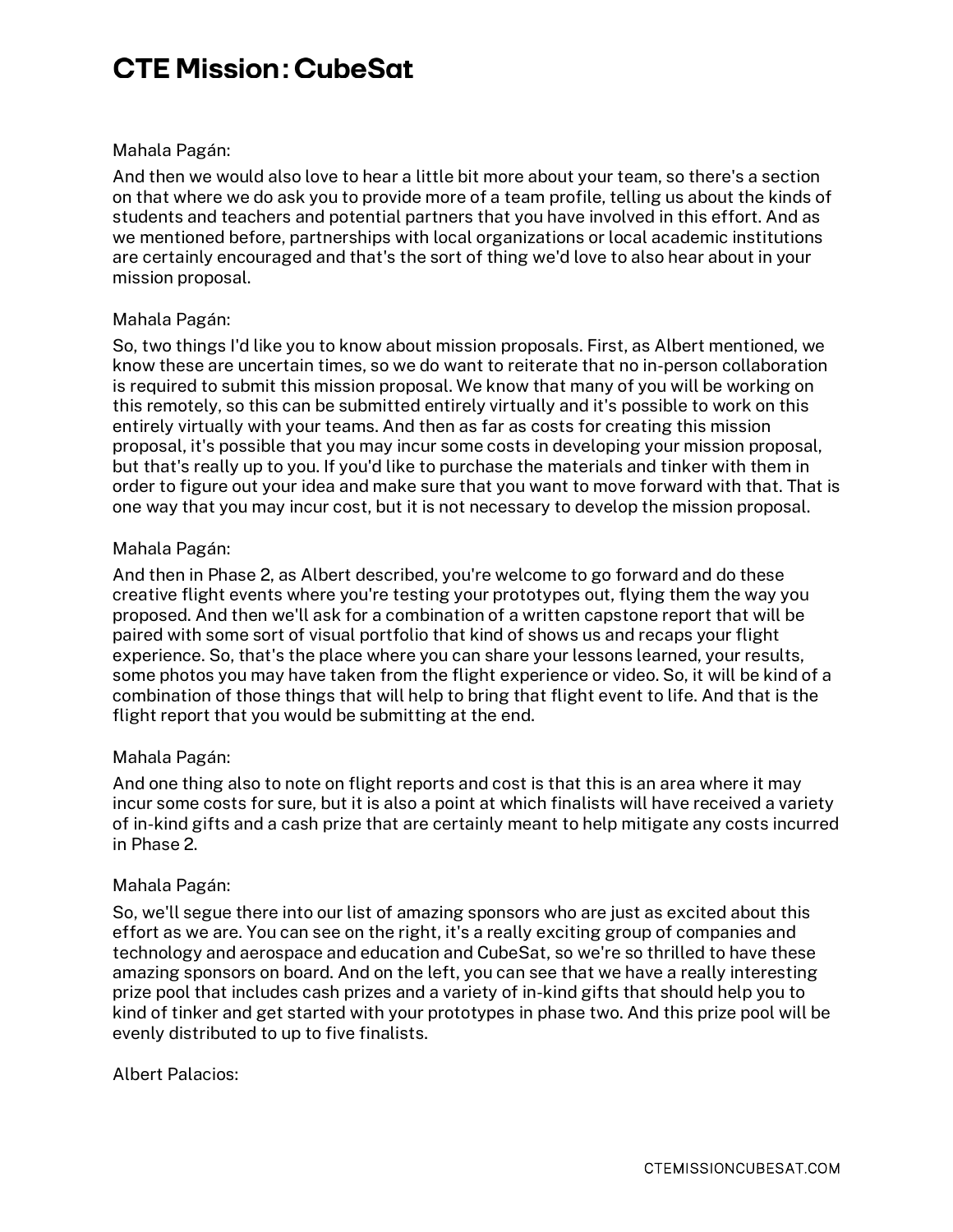So, just to piggyback on that. One, I want to thank Ted of Magnitude.io. He just answered a question in the chat about the high-powered rocket or the six-inch diameter rocket, so thanks for that, Ted and thanks for helping out as a sponsor for this challenge.

#### Albert Palacios:

 Just one specific note about the \$25,000. That will be distributed to the five finalists, so each if we award five finalists, which we expect to award five finalists, each of them would get an even portion of that, which would be \$5,000 each. So, hopefully that will offset some of the costs that you might incur in developing your prototypes. But in addition to that, the XinaBox kits distributed evenly, each finalist would get two XinaBox kits as well as an Arduino kit and the LEGO MINDSTORMS kits.

#### Albert Palacios:

 So, there'll be some tools or some things that you can tinker with to get your prototype, help develop your prototype. And then the Club for the Future Space Mail kits is a great package also from Blue Origin, so we're excited to be able to offer this prize package to the finalists.

# Mahala Pagán:

 Absolutely. All right. So, the resource hub if you haven't checked it out yet, we encourage you to go take a look on the challenge website and you'll be able to see that it has been organized into sections that mirror what you'll find on your mission proposal. So, by working through the resource hub and seeing some of the things made available there, we hope that will help you as you're developing your mission proposal.

#### Mahala Pagán:

 We do also at this point want to let you know that there will be a Q&A panel towards the end of September that will be announced soon where you'll have a chance to hear directly from some of our sponsors and ask questions and learn about space careers and it will be really interesting. You'll find information about it on the resource hub, but if you're not signed up for our newsletter, that's a great place to get these sorts of updates of upcoming events in your inbox. So, we'll have more information towards the end about signing up for the newsletter, but we highly encourage everyone who's interested to do that.

# Mahala Pagán:

 So, hopefully, after hearing a little bit about the challenge and the resources available, you're at the point where you're ready to get started. And if you're wondering what to do next, the first step, as we mentioned is to identify your team lead, so this should be a CTE teacher or a coordinator. And really, you'll need one team lead even if you're doing a joint team, so that is the first step, but then we will also ask that you obtain permission from your principal or district level administrator. That's going to be something that we'll be asking you for in the mission proposal.

# Mahala Pagán:

 We know that many of you are not in school right now, so it's not as easy to just go to your principal's office and get a handwritten signature. So, this is something that you can submit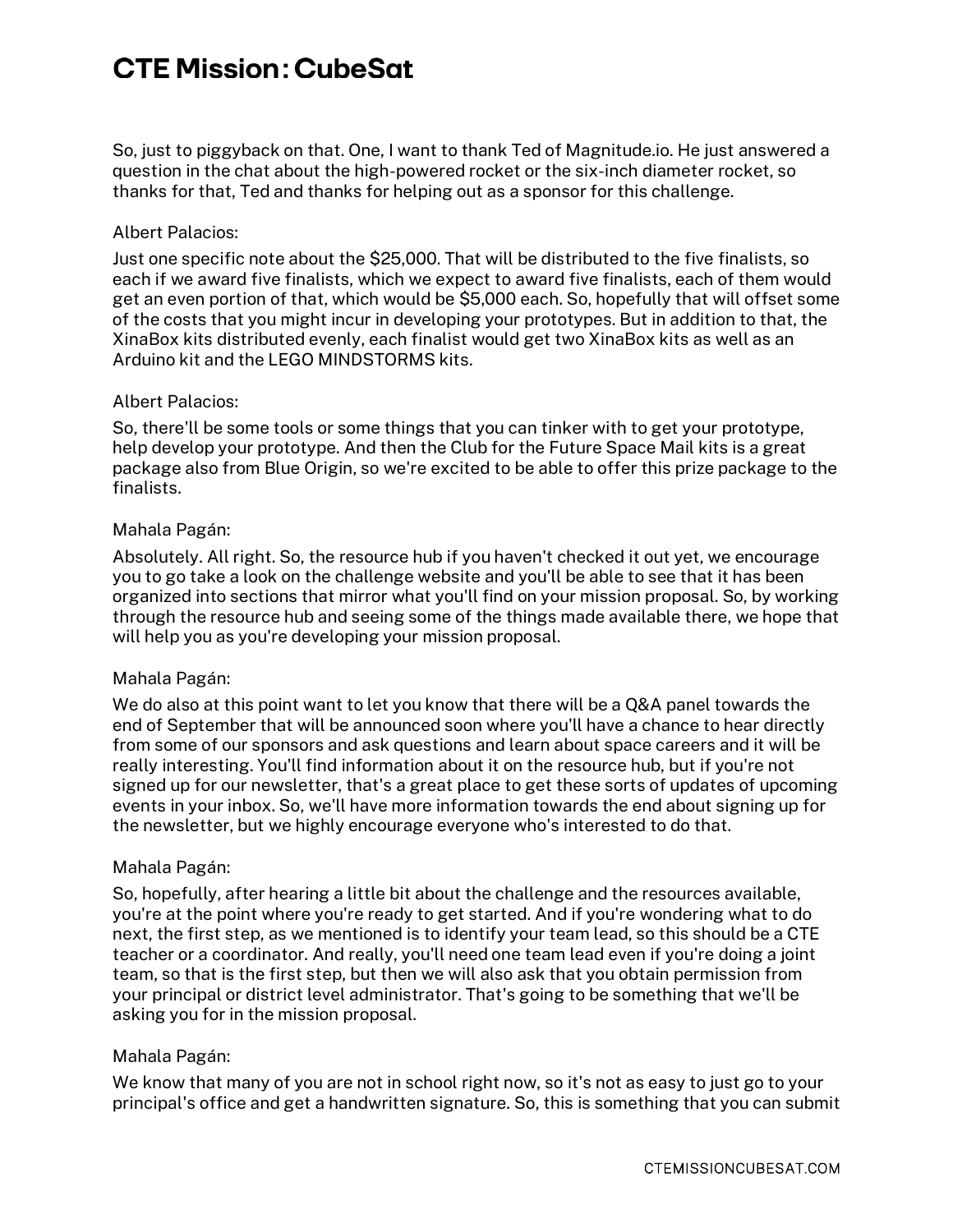as an email, so if you get an email from them, stating that you have permission to participate, you can upload that as part of your submission and that's just a good way to make sure that you have buy-in from all levels at your school.

#### Mahala Pagán:

 The next step would be to go ahead and register for the challenge. So, when you go to the website, you'll see the button to submit. You can view the mission proposal form there and you'll need to create an account on Luminary Lightbox, which is our submission management platform in order to submit. And you can create that account before you're ready to hit that final submit button, so you don't need to wait until the very end to go and create that account and register.

#### Mahala Pagán:

 But once you are ready to submit your mission proposal, as we have mentioned a couple of times, the deadline is October 16 at 5:59 Eastern Standard Time. And we want to strongly encourage that you submit at least an hour before that deadline just to ensure that there are no technical issues and we have received your submission, no problem. And there's an email address [hello@ctemissioncubesat.com](mailto:hello@ctemissioncubesat.com) where you can email us if you encounter any final issues with technical uploads, but we always encourage everyone to leave a bit of buffer for that submission.

#### Mahala Pagán:

 All right and here's a quick screenshot just to make it as visual as possible. Here is where you can find the submit button at the very top of the website and when you click that, you can see on the right that the form will look a bit like this. It will look like this and it's a written form with a few areas where you can upload some visual illustrations of what you're talking about, but it's all done virtually.

# Mahala Pagán:

 So, once you do complete your submission and send it in, what happens next is that the panel of judges will review all mission proposals and they will be reviewing against these criteria, which you can find on the challenge website and refresh at any time. These criteria are all weighted equally, and they will be scored in a way that it will add up to 100 points, so 20 points per criteria that judges will be evaluating your submissions again.

#### Albert Palacios:

 So, Mahala, I just wanted to add that we're happy to entertain questions after this and during the chat here in the Q&A and understand that not everyone can see the chat, so we'll have to figure that out in a moment. But if you send me an email afterwards or you send at the hello@ email address on the challenge website and email, we're happy to answer any questions about the rules, terms and conditions or the process with you, but we're not able to tell you "Is this a good project or does this make sense?" or any sort of evaluation of your project to be the questions, but feel free to ask any other questions, just as far as like, "Am I eligible? I'm not sure if my school is eligible, I can't find my CTE administrator," whatever the question is about the rules or eligibility, please feel free to send it to us.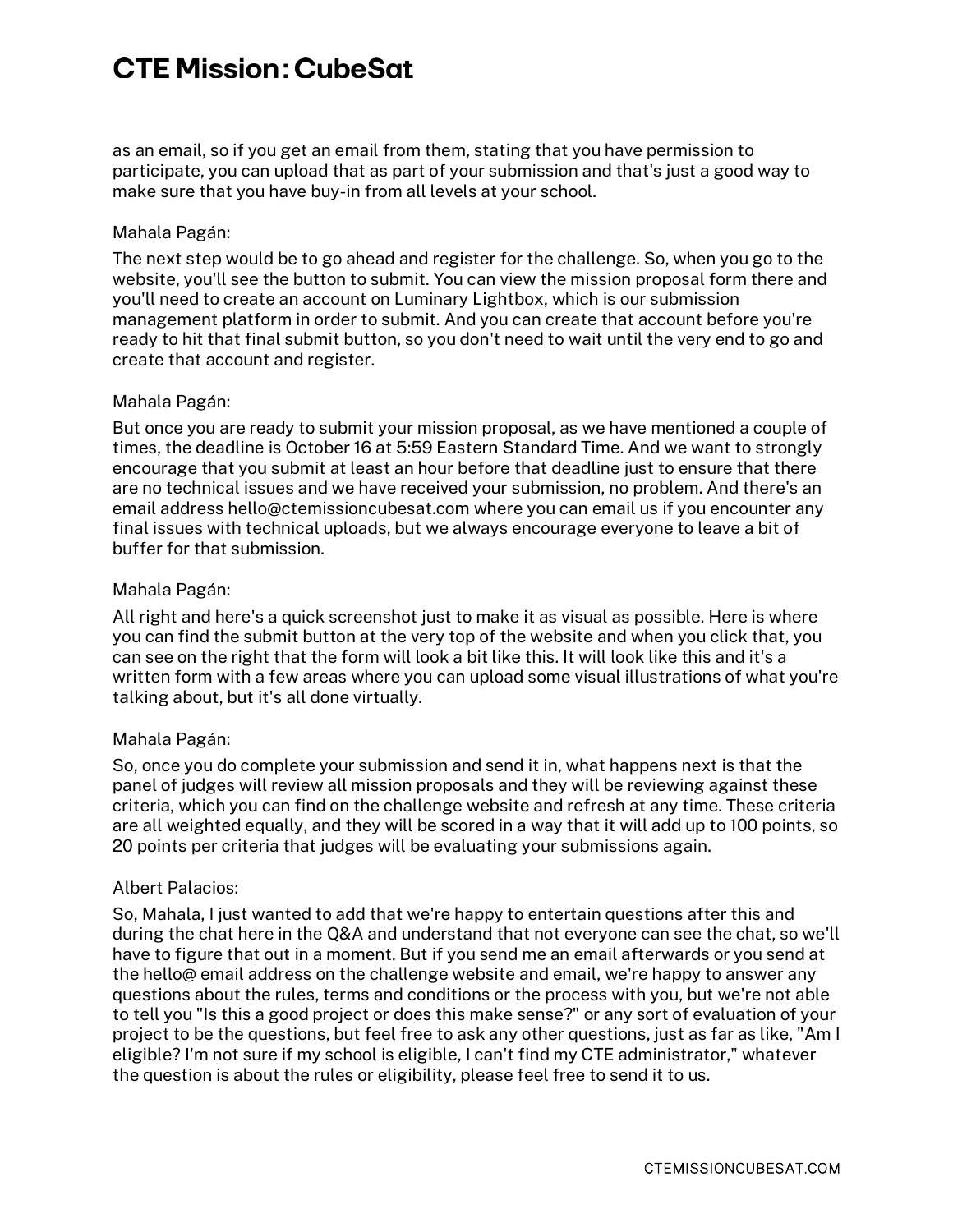#### Mahala Pagán:

 Absolutely. And I'll take this opportunity to also just announce, we are recording this session. Our recording will be posted on the challenge website and the slides will be made available. The Q&A will also be finalized and so, if we don't get to your questions live today, we are certainly keeping track of every question we're receiving and it will all be collected and published in a response document on the challenge site. So, have no fear that this is not the only chance to ask questions or to review the answers. And if you are submitting questions in the chat, there's also a Q&A box, so please feel free to move over to that Q&A box for your question.

#### Mahala Pagán:

 So just to go quickly through the criteria, these are all on the challenge website. I think we can move pretty quickly through these, but community engagement is the first one, which is the extent to which the mission proposal provides a vision of how the entrance will engage their broader student body and local community. So, we're hoping to see you either form partnerships or invite local organizations or community members to be a part of your project and your process.

#### Mahala Pagán:

 CTE connection. We do want a CTE teacher to be your team lead and we want CTE to play a role in your project. So, we'll be looking at the extent to which the mission proposal demonstrates an ability and intention to incorporate available CTE programs and CTE students at the school into the mission.

# Mahala Pagán:

 Learning Outcomes. A little more self-evident, but the extent to which the mission proposal demonstrates an ability and intention to improve students' knowledge and hands on exposure to technical skills, and multidisciplinary content.

#### Mahala Pagán:

 Mission feasibility, which we're really just looking for the extent to which your proposal outlines a clear and systematic plan that considers your implementation challenges and some potential constraints, you might face, so we know that you'll have a chance to figure out your mission more in practice as you onto phase two, but we're just looking for a good plan upfront.

#### Mahala Pagán:

 And then last but not least, is team composition, so the extent to which the proposed team demonstrates involvement from a broad cross-section of students, including but not limited to students in various grade levels, students with disabilities and so on.

#### Mahala Pagán:

 And then once all those criteria have been reviewed, there is an opportunity for judges to assess some bonus points and that would be based on whether or not the submission addresses need, which would look at the extent to which the student population served by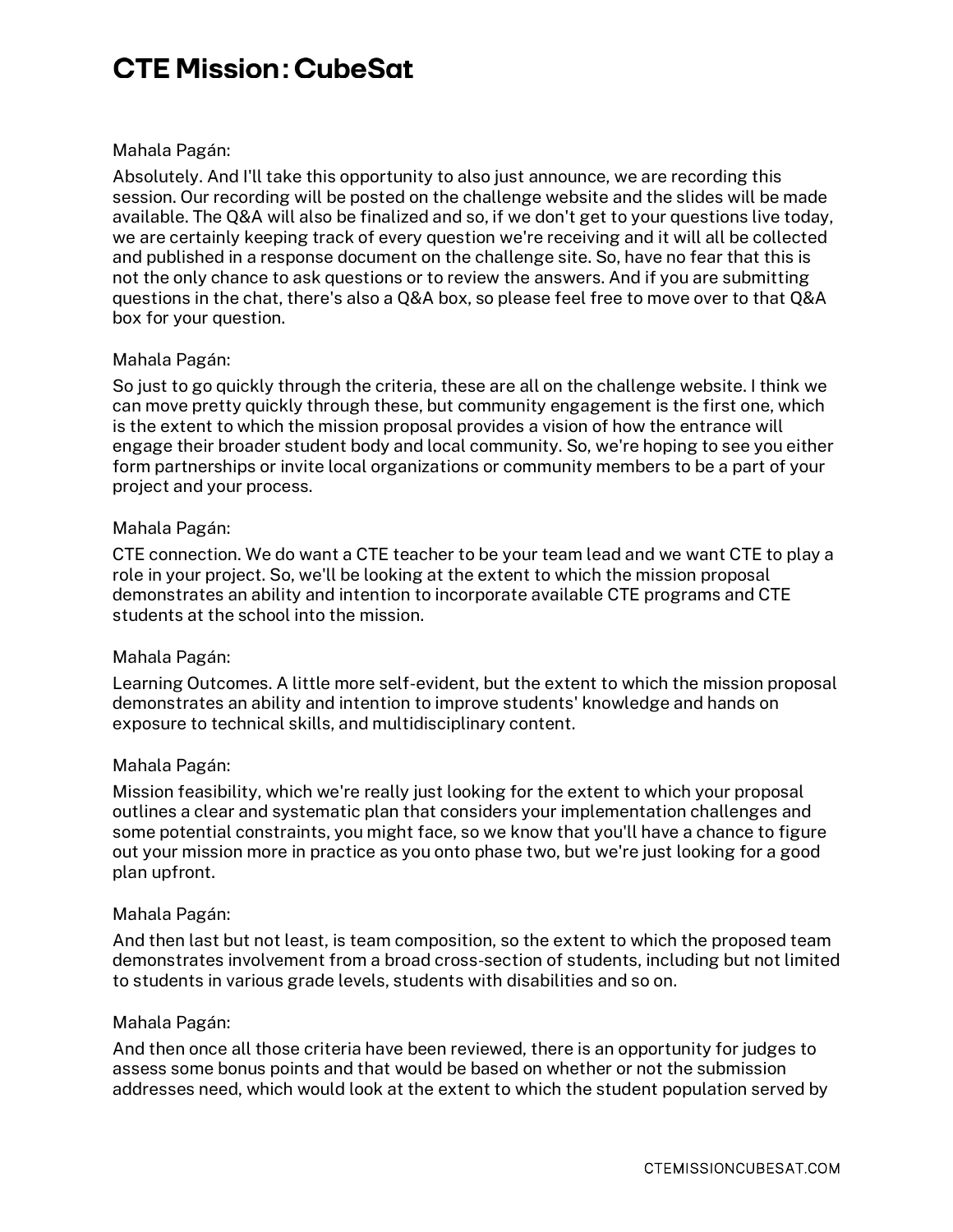the eligible entity is low income as defined by the percentage of students enrolled in the free and reduced price lunch program.

#### Mahala Pagán:

 So, I know that's a lot of information. We've already been getting lots of great questions from you all. Before we jump fully into the Q&A section, a quick housekeeping note that we encourage you all to add this email address [hello@ctemissioncubesat.com](mailto:hello@ctemissioncubesat.com) to your address book, so that when we reach out about future events or the deadline, it doesn't go to your spam and sign up for our newsletter, that's the best place to get timely updates on things to come.

#### Mahala Pagán:

 And then just a last announcement to check out EdPrizes. We do have other active challenges now and maybe in the future, so it's a good place to know what's going on in a broader sense when it comes to challenges event.

#### Albert Palacios:

 So, just to quickly add, for those of you who are not able to see the slide, the email, you can send your questions and it's [hello@ctemissioncubesat.com](mailto:hello@ctemissioncubesat.com) and that's the address that if you add it to your address book to, that will help it from being diverted to spam. And then the newsletter address is [ctemissioncubesat.com/blog](https://www.ctemissioncubesat.com/BLOG/) and then EdPrizes is [EdPrizes.com](https://www.EdPrizes.com), so if you want more information on any of those, feel free to visit those websites. The main challenge website is [ctemissioncubesat.com.](https://www.ctemissioncubesat.com)

# Mahala Pagán:

 Yes, thank you, Albert. All right. So, I will reiterate, I know that it's been said in the chat just now that we really, we would encourage you please to use the Q&A box for any questions. The chat has some different selections that you can choose who you're sending it to and it's not as visible to everyone and it's easier for us to sort through the Q&A section, so please use that to submit your questions.

#### Albert Palacios:

 So, I'm going jump on a couple of these questions. And I've seen a few of these come in that talk about how do you know if you're a CTE teacher, who are the CTE teachers? So, CTE is Career and Technical Education. It's a specific program funded under the Perkins Career and Technical Education Act, and if you're not sure, ask your principal or as I mentioned, the district should have a CTE administrator. And if you're, for example, a science teacher in biology or environmental science and you're not a CTE teacher, we encourage you to find a CTE teacher and if you don't have one at your school, find another school that might have a CTE teacher to partner with him.

#### Albert Palacios:

 The reason for this is we want to encourage career pathway development in CTE, in Career and Technical Education in space industries and space technologies and aerospace careers. So, the intent here is to ensure that your environmental sciences or your physics or your biology and other disciplines are beginning to work in an integrated fashion with your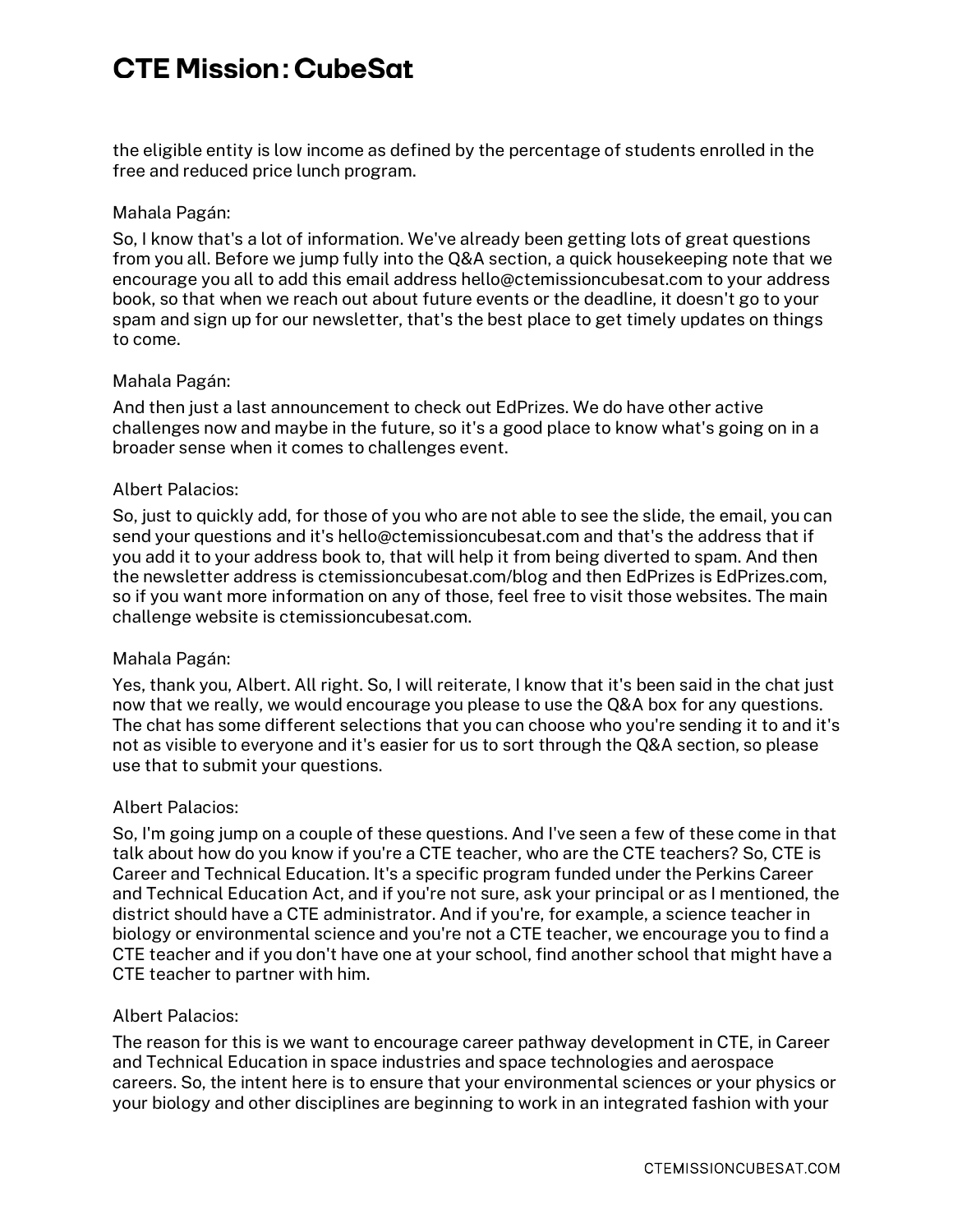Career and Technical Education Program. So, if you check around and you're still not able to find it, please send in an email to [hello@ctemissioncubesat.com](mailto:hello@ctemissioncubesat.com) or send me an email via the challenge website as well.

#### Albert Palacios:

 Let's see. So, the lead, yeah, I mentioned the CTE teacher should be the lead. We want to make sure that this is directed through the CTE programs. I'm going to move this screen to here, so I'm not looking off to the side. Okay.

#### Albert Palacios:

 Is there a minimum or maximum of students that can be on one team? No, really, we are encouraging you to make your teams as big as you hope they could be within reason obviously and you need to coordinate all of this. You don't have to have all of your team organized and signed up by October 16. You do have to describe them in the mission proposal, but for example, you may have external partners that you are not quite sure if they're on board yet or you don't have specific agreements from them, not that you have anything real formal, that's up to you.

#### Albert Palacios:

 But for example, if there's an automotive dealership, let's say down the road, and they want to be part of it, you don't have to have them have any sort of letter from them or something for it to include them as a team member. And if that comes afterwards, if you become a finalist and they get on board, that's good, too. So, we're leaving it up to you as to how you form your team, what students you have on your team, and how many and we're hoping, as I mentioned before, to have students from across grade levels and disciplines.

# Albert Palacios:

 So, from your science and engineering students to your current technical education, automotive technology, electronics courses, computer programming courses, whatever your courses are, that you feel are going to need to be brought together, we would want to see those as part of your team and part of your proposal. So, the more the merrier. I think there's enough work for everyone to get involved in it and if you want to parse out some of the work, for example, your computer science students might work on some of the coding functions while your manufacturing courses may work on fabricating the frame. So, there's a lot of different roles that people can play.

#### Albert Palacios:

 Also, as it relates to Career and Technical Education, we're also looking for, for example, how is your Business and Marketing Career and Technical Education programs, how are they getting involved? This is a great opportunity to draw more external partners from your local community in on this and it might be your business and marketing courses that are able to bring more external companies to donate to your local school. So, this is an opportunity to again go across academic disciplines and excite students to get involved and teachers and the community to rally behind these projects and really make them as big as you are able to achieve. I hate to use the term sky's the limit, but it is. It's not stratosphere orbit.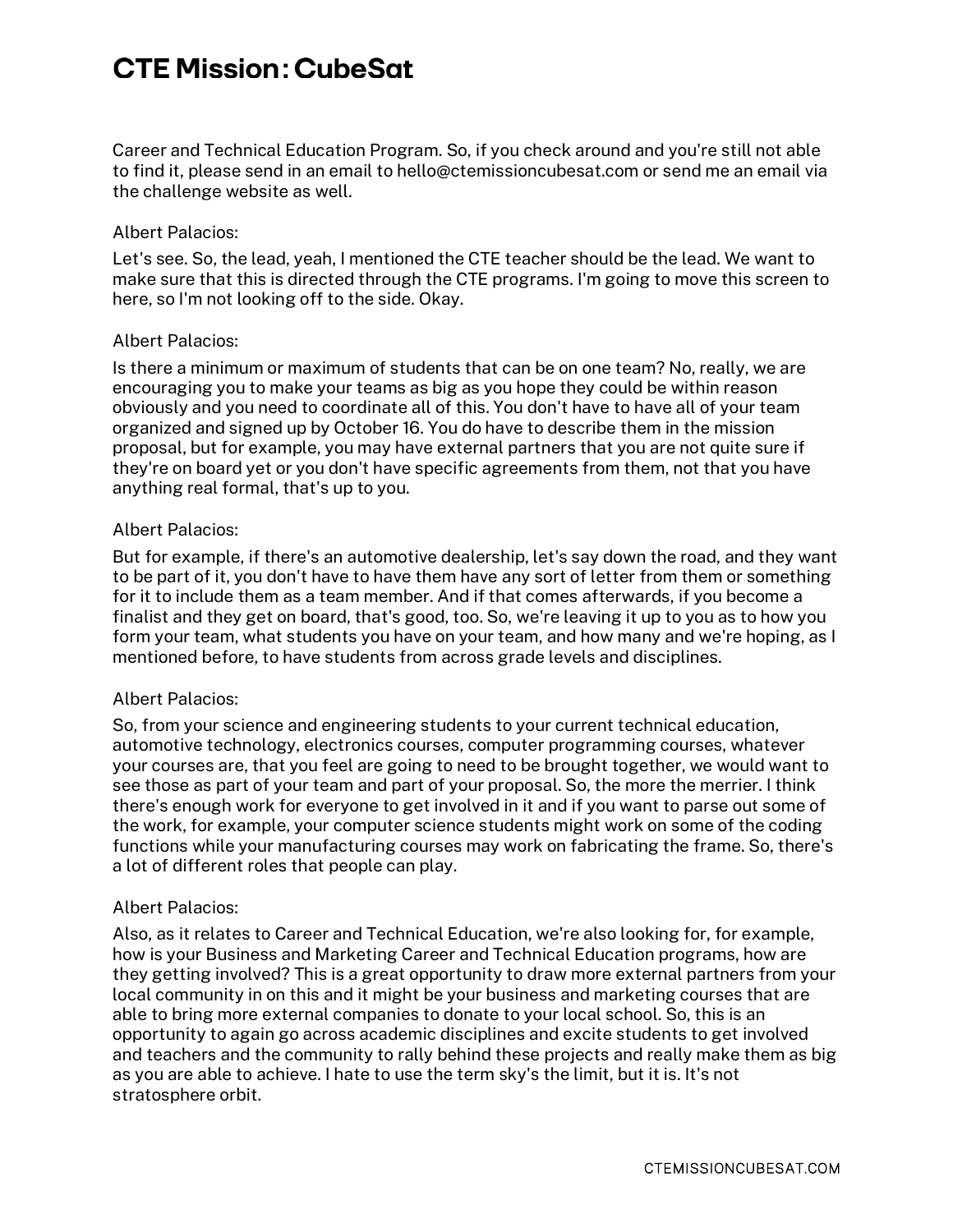#### Albert Palacios:

 Okay. Let's see. Are the students creating the mission proposal or are the adults creating the mission proposal? So, the team lead is the one who submits it, but we encourage all participants and team members to have a role if possible. Obviously, if there's a lot of people, you can't have everybody writing the proposal, but we hope that everyone will have a role in having some input into the mission design and development of the proposal. So, you do what makes sense to you.

# Albert Palacios:

 Okay. What experience should students have with aerospace technology leading to projects? So, we're looking at this as an entry point so you don't have to and I noticed in the chat that some schools and some students already have a lot of background in aerospace and space technologies, that's great, but you don't have to have that. There are resources on the resources hub, on the website and there are a lot of online resources available if you do some searches that you can find some learning content to get you started.

#### Albert Palacios:

 So again, these are just prototypes. These aren't the highly technically rigorous satellites that are going to be flown into space. So, we want you to do the best you can and we want to see, we encourage... part of this is to learn and develop the skills. And so, our hope is that if the teachers aren't up to speed on CubeSats, that the teachers are learning right along with the students, I mean, it's a great way to expand the capacity of the teaching workforce as well as expand the offerings for the students in these career pathways. So, we're open to your ideas and your best solutions that you can bring to this to expose more students to the next generation of both career and the workforce.

# Albert Palacios:

 The flight event, so the flight events, yeah, it's kind of up to your own interpretation, so the finalists, and I guess I'll take one step back. So, we're going to choose five finalists. And if you're not chosen as a finalist, that doesn't mean you can't move forward with your project. It's just that you're not going to be part of the finalist cohort that's going to be competing or will be receiving the prizes. We hope everybody continues with their projects if they're able to and you identify what we're calling a launch event. In essence from an orbital standpoint, a launch event is going to be when you see a big rocket ticket up into space and it gets deployed off the space station or off of an orbital rocket. That's great, but that's not what we're doing here.

#### Albert Palacios:

 We're trying to just get it in some form or fashion in motion or off the ground, so it could be again, if you have a drone or a drone club, get them to lift it and capture data that way. You can think kind of the way some rudimentary launch vehicles or launch apparatus were developed like catapults or trebuchets or slingshots. Whatever will work for your experiment, we hope you develop something creative and something that suits your needs.

#### Albert Palacios: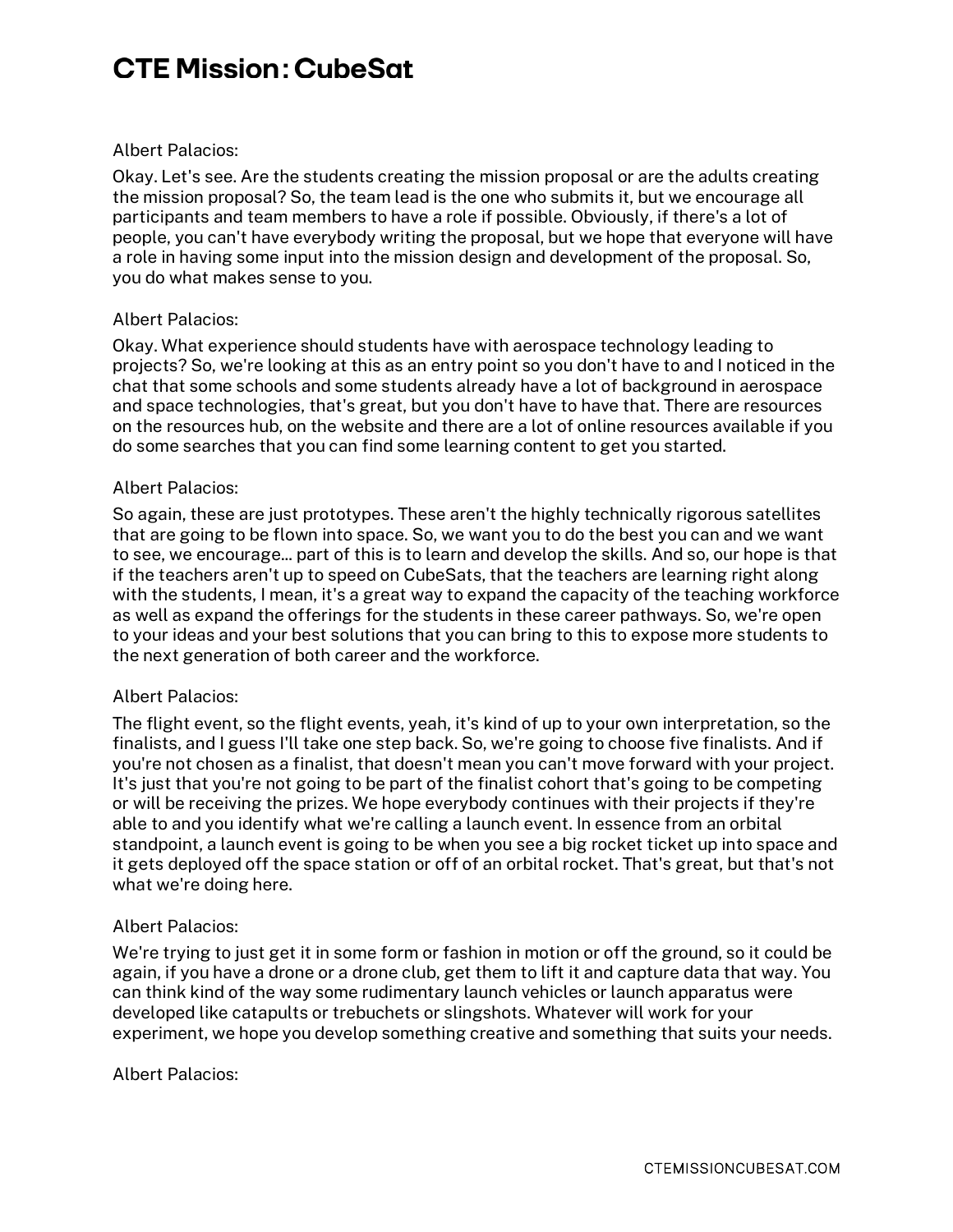If there are things like personal aircraft, if there are smaller craft in your local rural community that are used for various purposes, utilitarian purposes, maybe you're able to get to talk to one of those pilots and see if you can somehow make that work for you. Check with your local first responders to see if there's a way to get them to help you with their helicopter. News helicopters. There's a variety of aircraft in your local community that might be able to help.

#### Albert Palacios:

 And sometimes, it's just a matter of making a phone call, sometimes there may be a little more involved than that. There are, obviously, safety and liability concerns, so we want to make sure you're doing this safely, but we're also open to creative solutions. So, again, going back to what Ted at [inaudible 00:56:31] Magnitude mentioned, if you're looking at, I guess it's a high-power rocket, amateur rocket, it's going to be at least a six-inch rocket, but there might be other balloons. No telling how much helium it would take to do a balloon that's not a tethered balloon or a high-altitude balloon, but come up with your best idea and be sure to document it, videotape it, photograph it. And we encourage you to continue to work on it.

#### Albert Palacios:

 There's a question on here, which I think is an important one and it's from Doug. "I can see students wanting to continue on to the prototyping phase, even if you don't win as finalist." I completely agree and I think it'd be great for you to be able to share your experiences, so we encourage you to, to post online in social media and document your successes or your failures. Part of the learning process are the failures, so we want to we want to see everybody's failures as well, because those are important learning points in the process of design and build.

# Albert Palacios:

 So moving on, "How many teams can a school have?" I think you're not limited, but you need your principal sign off, so you can have multiples but you have to come up, make sure you understand what's best for your school and that you have the capacity in your school to be able to handle multiple teams. We also encourage multiple schools to team together. So, for example, maybe one school has a fabrication lab or a Fab Lab, and they are able to do a lot of the physical fabrication whereas another school might have a computer science program and maybe one school is focusing on the coding and the software, the other one is more on the hardware and circuitry. So, we encourage multiple, wherever your areas of expertise are, we hope you'll bring in more partners to help you and get more students involved as you can

#### Albert Palacios:

Let's see. I've been talking for a while. Mahala, do you want to answer some?

#### Mahala Pagán:

 Sure. So, I think that the most obvious one we said it a couple of times, but yes, the recording for this will be posted and we will also make the Q&A fully available.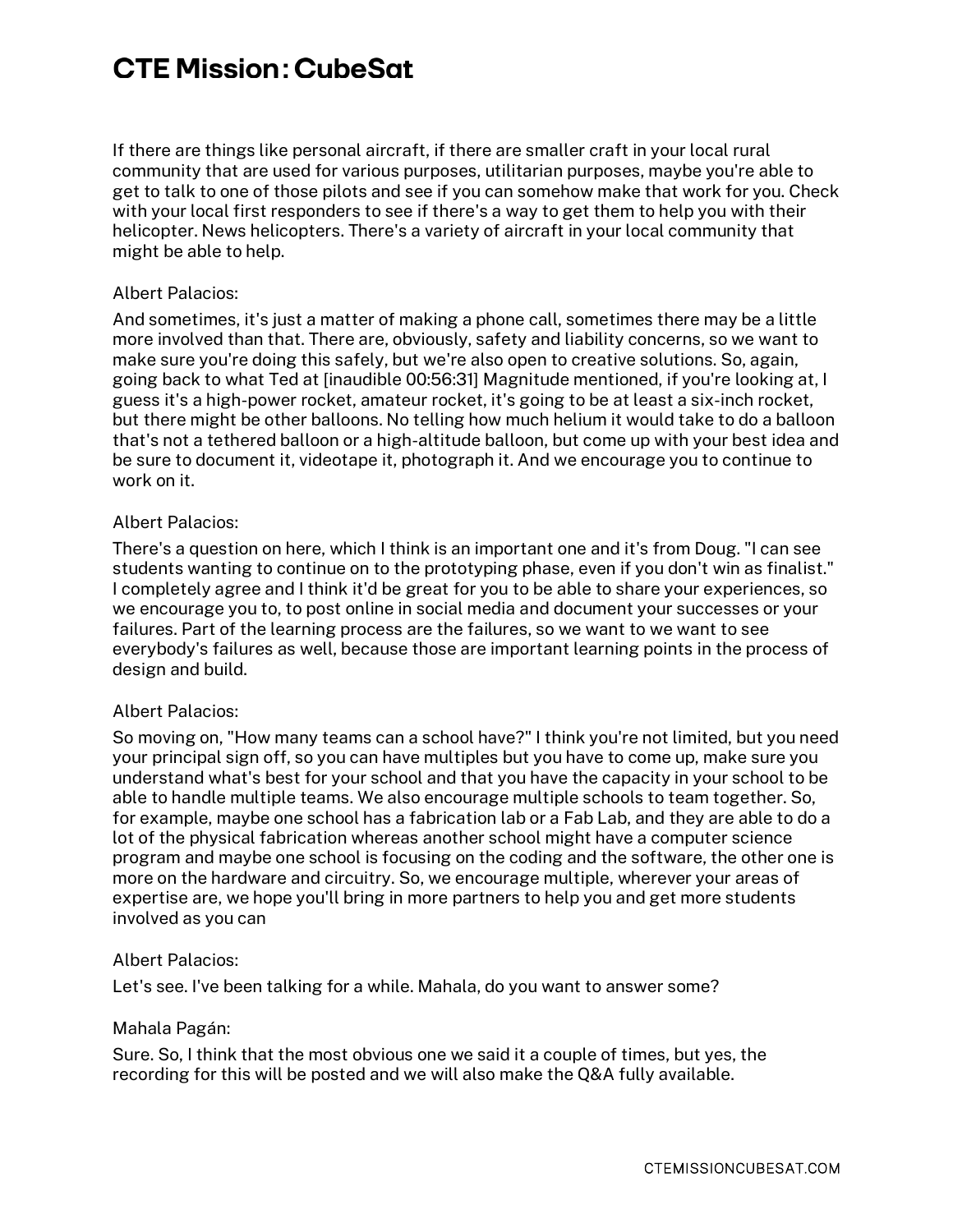# Mahala Pagán:

 And let's see which ones, the duplicate. Okay. "Would the students need to collect data once the CubeSat is launched and analyze that data?" So, in short, yes. The hope is that you are using your CubeSat prototype to collect data that speaks to your mission proposal and what you set out to observe, so that would be based on your mission objective and this experiment that you are planning to conduct.

# Mahala Pagán:

 And as Albert mentioned, the journey is just as important as the data and results. So, if let's say you have this mission planned and it doesn't go as planned and you don't end up collecting all the data that you set out to collect, that would still be a great thing to write about in your flight report. And we can learn quite a bit from the failures of this process. So it's really about the journey and giving it a try and the experiment that you set out to accomplish and we recognize that things don't always go as planned when it comes to CubeSat certainly, but also prototypes.

# Mahala Pagán:

Let's see.

# Albert Palacios:

 So, I wanted to just chime in on one of the other questions that I saw pop up and it goes back to eligibility and someone says, "I've approached our administration and no one can tell me if we're eligible for Perkins funds, should we still apply?" What I would encourage you to do is send an email to the hello@ email address that was mentioned earlier, and with your specific school and district and then we can let you know. We are able to access that information, so if you're not quite sure. For the most part, if you contact your district they typically know, but if you're not able to tell whether or not if you're eligible, then please feel free to send us an email and we can look it up.

# Albert Palacios:

 After everyone enters, after we get those phase one proposals, we're going to be validating your eligibility, so we're going to ensure that you are eligible. So, it's better to kind of get that information beforehand, before you apply, but you can still apply, you just wouldn't be deemed eligible after the fact. So again, feel free to send us an email if you have questions.

# Mahala Pagán:

 So, another question we see here is "How many teams can a school have?" So, the rules don't prohibit multiple teams from a school, so it is permissible to have more than one, but just as a reminder that you would still need your principal sign off on any team that does participate.

# Albert Palacios:

 So, CT connection. So, this is the final list selection criteria. So, what we mean by CT connection is and the actual criteria is on the website, but we want to make sure that this is connected to CTE, that's kind of redundant, but we want to make sure that Career and Technical Education is serving a role, so some of the functions, some of the career pathway,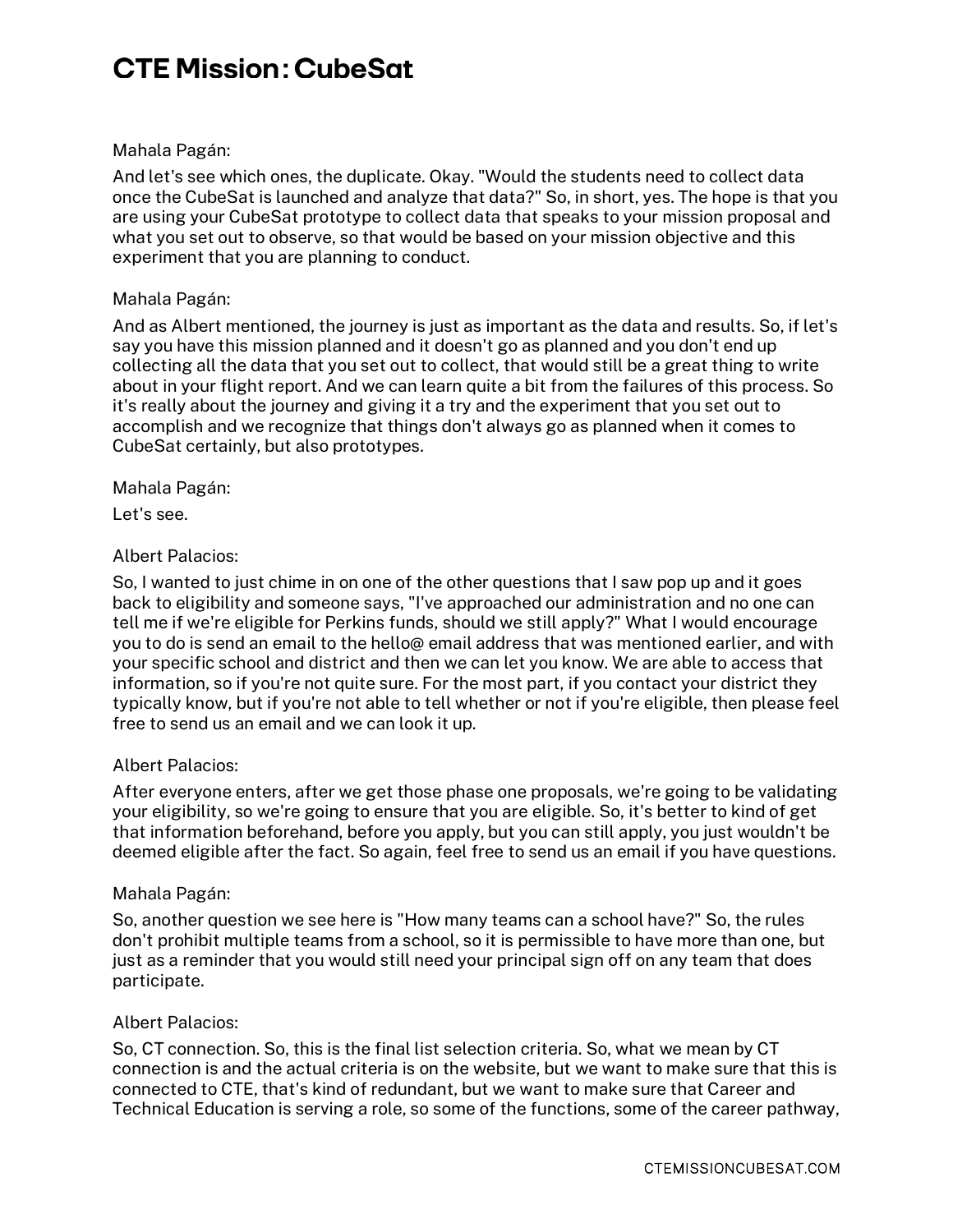so for example, you may have a business and marketing career pathway in a program of study in your school or in your district and if that may serve as your lead entry, teacher and program at that school, but then you'd be able to participate on that team.

#### Albert Palacios:

 For example, maybe there's an Ag Ed or Agricultural Education program in your school, those are typically CTE, Career and Technical Education and talk to them. Talk to them about the types of programs that they have and how they are CTE and maybe they can take lead for you in the new proposal.

#### Albert Palacios:

 So, I'm sorry, we're not able to get to all of the questions, but I appreciate all of the interest and everyone that has joined and we see a lot of excitement here on the questions and the answers in the chat. We encourage you to sign up for the newsletter and get updated on everything that is going on with the challenge and get news and updates as they're released. So, with that, I'll turn it back over to Mahala.

#### Mahala Pagán:

 Yes. So, as Albert mentioned, signing up for the newsletter is the best way to stay up-to- date and we do have a few upcoming announcements. We will soon be announcing our judging panel, so you'll be able to see their information on the website and we'll be sending out an email as well. And then we do also have a Q&A panel in the works that will be in later September, where we'll have a really exciting lineup of panelists and you'll have a chance to send questions in advance that we can use to inform the session, but there also will be a chance to ask some questions live in that panel as well.

#### Albert Palacios:

 So, one last thing and it came in the chat, but it didn't come up, we didn't mention it is XinaBox is hosting a free workshop tomorrow to share more information on how they can support and provide schools and students participating in the challenge. So, if teachers are interested in joining the webinar, there's a link in the chat. I hope you can see it. If not, we'll distribute it somehow to all others who are signed up to the newsletter. Am I correct, Mahala? Can we do that?

 Yes, we can do that. Yes. Mahala Pagán:

 Since that will be useful. Albert Palacios:

# Mahala Pagán:

 And this is not your only chance to ask questions. So, as we've mentioned, we have an inbox it's [hello@ctemissioncubesat.com](mailto:hello@ctemissioncubesat.com) and the inbox is always open. If you have any questions, we will do our best to answer them. As Albert mentioned, we can't advise on projects, but we can certainly answer any technical questions you have about the challenge and how to